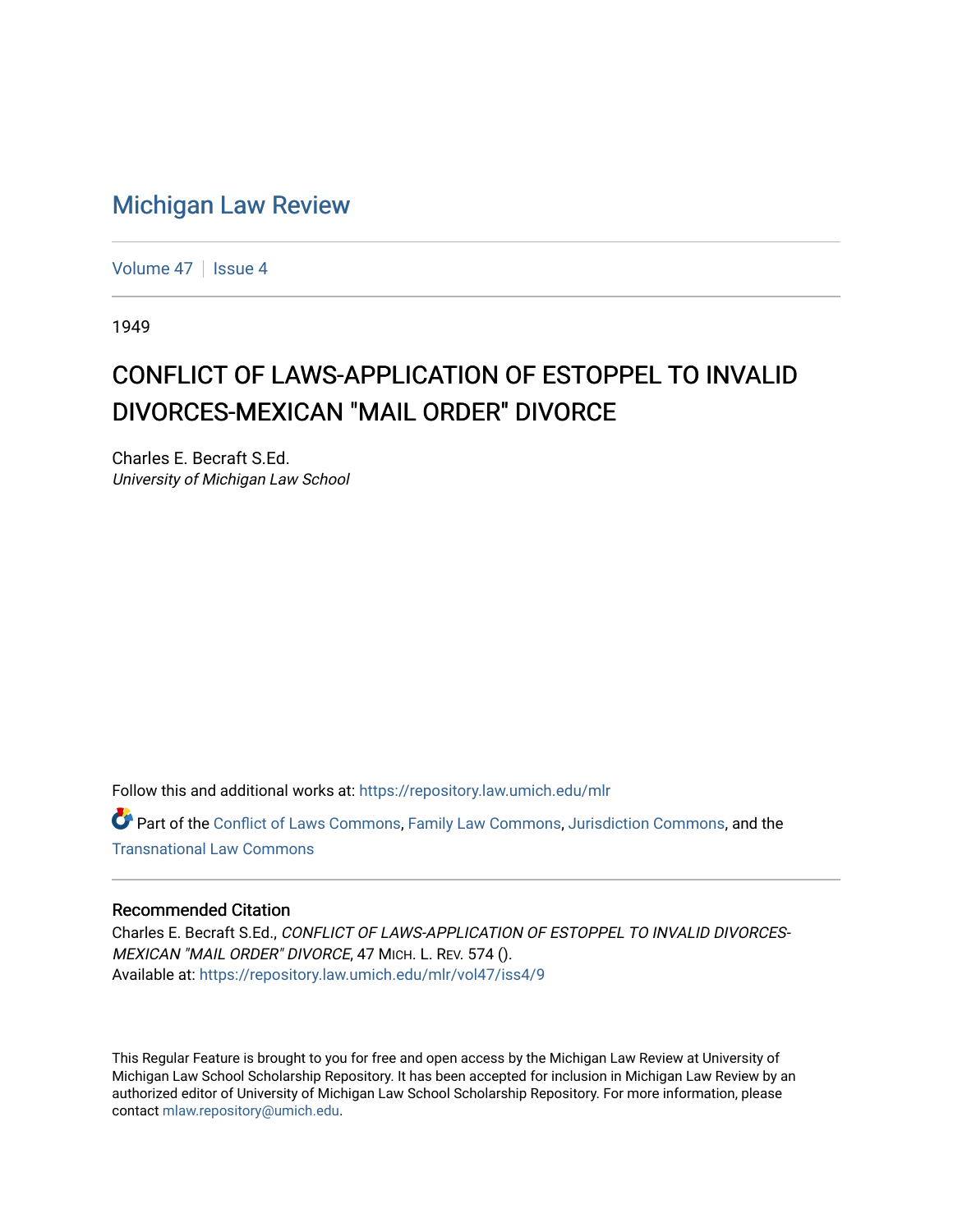CONFLICT OF LAWS-APPLICATION OF ESTOPPEL TO INVALID DIVORCES-MEXICAN "MAIL ORDER" DIVORCE-Plaintiff and defendant, who wished to marry, persuaded defendant's wife to agree to a Mexican "mail order" divorce. The spouses executed and delivered powers of attorney to counsel residing in Mexico, where a divorce was granted and the decree mailed back to New York. Neither of the parties went to Mexico, nor did the decree of the Mexican court recite presence or domicile of either spouse. Upon learning that the decree had been granted, plaintiff and defendant were married in Virginia and then returned to New York, their state of domicile. In I 946, the plaintiff commenced this action, asking for separation and support, alleging that she was duly married to the defendant and that he had abandoned her. The trial court found for the plaintiff, and this judgment was affirmed by the Appellate Division on the ground that the defendant was estopped to impeach the divorce decree obtained by him in the foreign jurisdiction.1 On further appeal, *held,* reversed. Inasmuch as there was no "color of jurisdiction" to support the Mexican decree, neither party having appeared in the proceeding, defendant was not estopped to show its invalidity. *\_Caldwell v. Caldwell,* (N.Y. I948) 8I N.E. (2d) 60.

It is well settled that a party must be domiciled within the jurisdiction- before a court will be said to have the authority necessary to grant a divorce which will

1 272 App. *Div.* (N.Y.) 1025, 73 N.Y.S. (2d) 683 (1947).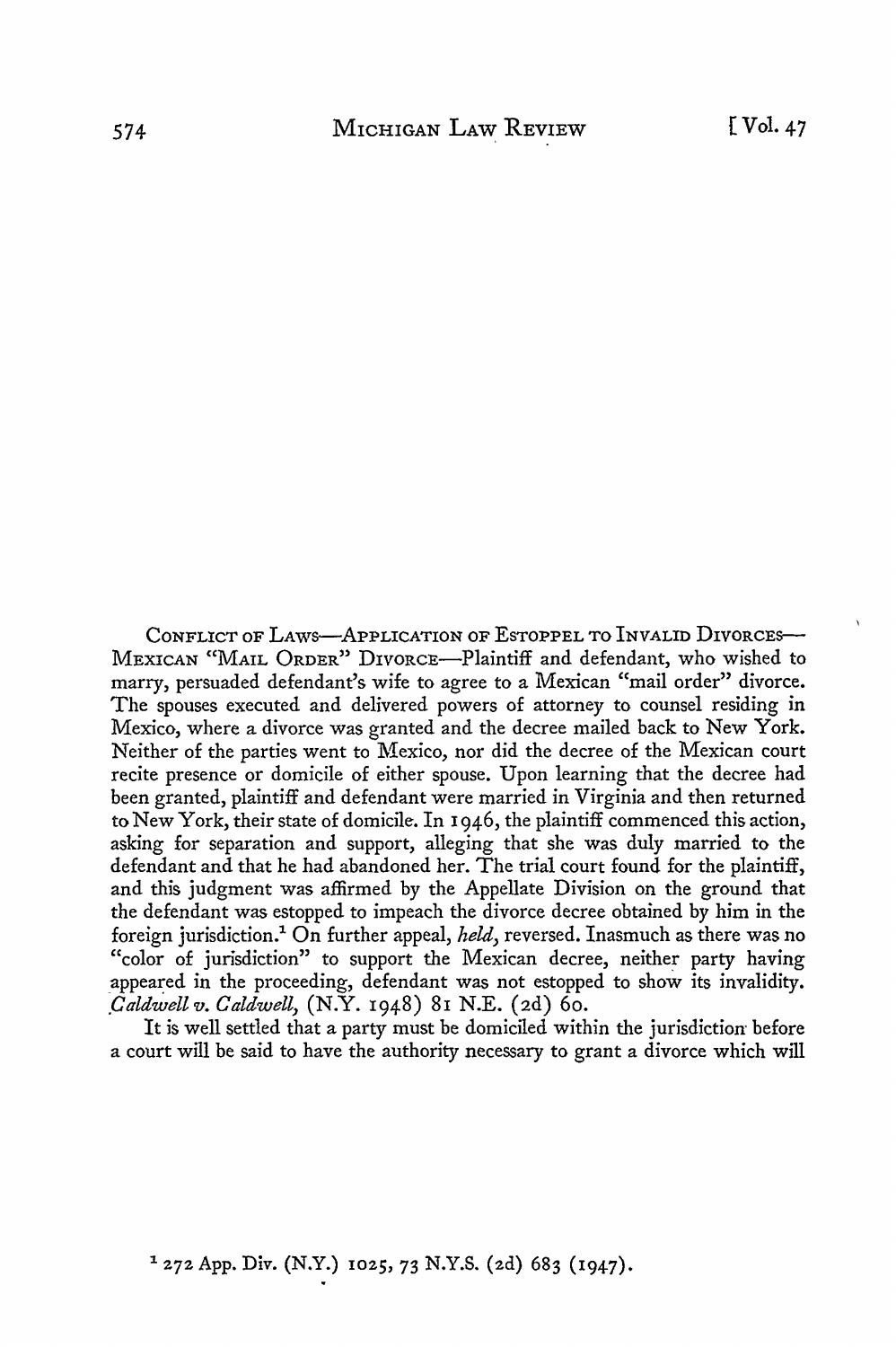be recognized in other jurisdictions.<sup>2</sup> To avoid harsh results which might otherwise occur, however, several states invoke another rule whereby a participant in an invalid proceeding is estopped to assert the infirmity of the decree.<sup>3</sup> Thus it has been held that when a wife, knowing her husband was not a resident of the foreign jurisdiction, appeared in the foreign action and admitted her husband's alleged residence, she could not later claim dower in his estate on the ground of invalidity of the divorce, although the decree was in fact void.<sup>4</sup> Also, when both parties appear in the foreign jurisdiction, the party who obtains the decree cannot thereafter impeach it in another state in order to bring an action of alienation of affection,<sup>5</sup> or in order to share in the estate of the other party to the prior divorce proceedings.<sup>6</sup> Although one of the parties does nothing to obtain the invalid decree, the rule will apply if he takes advantage of the decree by remarrying, the policy here apparently being that the estoppel should be invoked to protect the second wife.<sup> $7$ </sup> The estoppel doctrine was carried to its utmost limits in one case where the wife returned after a three year absence and asserted she had obtained a divorce; she was held to be estopped later to deny the existence of a decree although it appeared that there had been none.<sup>8</sup> The courts of New York, following the general policy of estoppel illustrated by the foregoing examples, often have refused to allow a party to assert the invalidity of a foreign decree.<sup>9</sup> On the other hand, the principal case indicates the distinction which has been made in the case of a "mail order" divorce, wherein neither spouse was within the jurisdiction

<sup>2</sup>1 BEALE, CONFLICT OF LAws 116 (1935); Williams *v.* North Carolina, 325 U.S. 226, 65 S.Ct. 1092 (1945); Bell *v.* Bell, 181 U.S. 175, 21 S.Ct. 551 (1901).

<sup>3</sup> Jacobs, "Attack on Decrees of Divorce," 34 M1cH. L. REV. 749 at 769 (1936): "What the courts really mean . . . is that, due to the circumstances of the particular case, it would be both unfair and inequitable for the party obtaining the divorce to attack it  $\ldots$  By the divorce his election has been made." See also Dorby, "Obligation of Invalid Divorce on Person Who Induced It and Married Party Procuring It," 12 N.Y. UNIV. L.Q. 31, 39 (1934).

<sup>4</sup>Ferry *v.* Troy Laundry Co., (D.C. Ore. 1917) 238 F. 867.

5 Bledsoe *v.* Seaman, 77 Kan. 679, 95 P. 576 (1908).

<sup>6</sup>Dale *v.* Carson, 141 Okl. 105, 283 P. (2d) 1017 (1929); Chapman v. Chapman, 224 Mass. 427, 113 N.E. 359 (1916).

*<sup>1</sup>*Cummings *v.* Huddleston Adm., 99 Okl. 195, 226 P. 104 (1924); Marvin *v.*  Foster, 61 Minn. 154, 63 N.W. 484 (1895). The same result was reached where the estopped party did not know of the invalidity of the prior divorce at the time of the second marriage. See Arthur *v.* Israel, **15** Colo. 147, 25 P. 81 (1890).

8 Edgar *v.* Richardson, 33 Ohio St. 581 (1878).

<sup>9</sup>Lacy *v.* Lacy, 38 Misc. 196, 77 N.Y.S. 235 (1902); Starbuck *v.* Starbuck, 173 N.Y. 503, 66 N.E. 193 (1903); Shrady v. Shrady, 47 Misc. 333, 95 N.Y.S. 991 (1905); Kaufman *v.* Kaufman, 177 App. Div. 162, 163 N.Y.S. 566 (1917). See particularly Krause *v.* Krause, 282 N.Y. 355 at 359, 26 N.E. (2d) 290 (1940), "To refuse to permit this defendant to escape his obligations to support plaintiff does not mean that the courts of this State recognize as valid a judgment of divorce which necessarily is assumed to be invalid in the case at bar, but only that it is not open to defendant in these proceedings to avoid the responsibility which he voluntarily incurred." This language was the basis of the lower court's decision in the principal case.